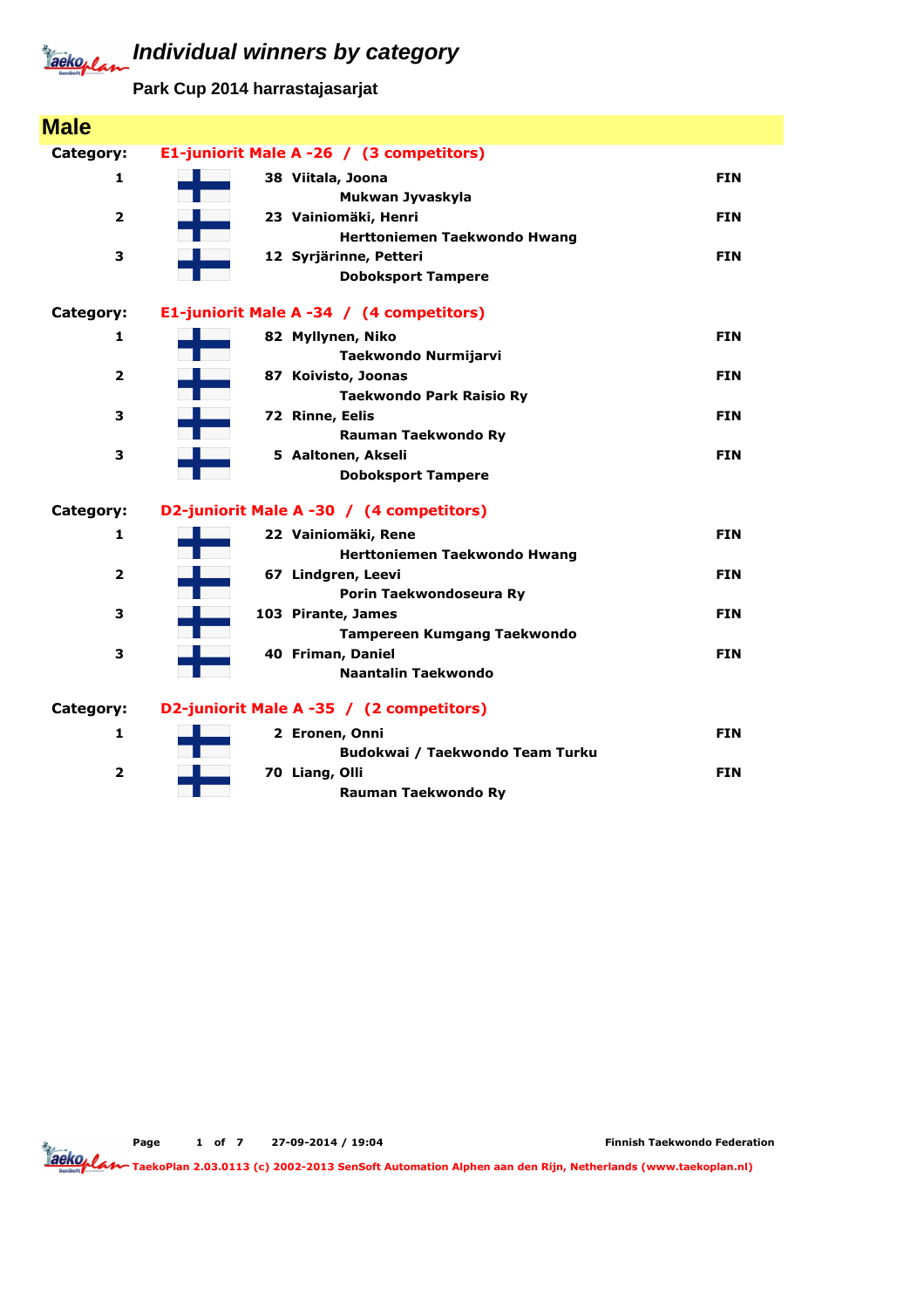**Park Cup 2014 harrastajasarjat**

| <b>Male</b>             |                                                    |            |
|-------------------------|----------------------------------------------------|------------|
| Category:               | D2-juniorit Male A -40 / (8 competitors)           |            |
| 1                       | 92 Rantala, Arttu                                  | <b>FIN</b> |
|                         | <b>Taekwondo Park Raisio Ry</b>                    |            |
| $\overline{\mathbf{2}}$ | 15 Rimpiläinen, Arttu                              | <b>FIN</b> |
|                         | Forssan Taekwondoseura Ry                          |            |
| 3                       | 6 Hansen, Justus                                   | <b>FIN</b> |
|                         | <b>Doboksport Tampere</b>                          |            |
| 3                       | 35 Ulkuniemi, Miro                                 | <b>FIN</b> |
|                         | Mukwan Jyvaskyla                                   |            |
| 5                       | 21 Vaarpu, Yan                                     | <b>FIN</b> |
|                         | Herttoniemen Taekwondo Hwang                       | <b>FIN</b> |
| 5/8                     | 1 Airola, Joose<br>Budokwai / Taekwondo Team Turku |            |
| 5/8                     | 19 Raap, Cerdo                                     | <b>FIN</b> |
|                         | Herttoniemen Taekwondo Hwang                       |            |
| 5/8                     | 63 Tarvainen, Verneri                              | <b>FIN</b> |
|                         | Paraisten Taekwondo Ry                             |            |
|                         |                                                    |            |
| Category:               | D1-juniorit Male A -28 / Fly (2 competitors)       |            |
| 1                       | 102 Mäkinen, Nestor                                | <b>FIN</b> |
|                         | <b>Tampereen Kumgang Taekwondo</b>                 |            |
| $\overline{\mathbf{2}}$ | 37 Viitala, Jesse                                  | <b>FIN</b> |
|                         | Mukwan Jyvaskyla                                   |            |
| Category:               | D1-juniorit Male A -30 / Bantam (3 competitors)    |            |
| 1                       | 25 Kivini, Alexander                               | <b>FIN</b> |
|                         | Izenzei Taekwondo Team Finland                     |            |
| $\overline{\mathbf{2}}$ | 4 Tammila, Valtteri                                | <b>FIN</b> |
|                         | Budokwai / Taekwondo Team Turku                    |            |
| З                       | 84 Suhola, Rasmus                                  | <b>FIN</b> |
|                         | Taekwondo Nurmijarvi                               |            |
| Category:               | D1-juniorit Male A -37 / Light (3 competitors)     |            |
|                         |                                                    |            |
| 1                       | 42 Lerto, Joona<br><b>Naantalin Taekwondo</b>      | <b>FIN</b> |
| $\mathbf{2}$            | 113 Saarinen, Tatu                                 | <b>FIN</b> |
|                         | <b>Yong Taekwondo</b>                              |            |
| З                       | 16 Salmu, Antti                                    | <b>FIN</b> |
|                         | Forssan Taekwondoseura Ry                          |            |
|                         |                                                    |            |
| Category:               | D1-juniorit Male A -40 / Welter (2 competitors)    |            |
| 1                       | 79 Raaska, Simo                                    | <b>FIN</b> |
|                         | <b>Taekwondo Lahti</b>                             |            |
| $\overline{\mathbf{2}}$ | 13 Salmu, Antti                                    | <b>FIN</b> |
|                         | Forssan Taekwondoseura Ry                          |            |

Page 2 of 7 27-09-2014 / 19:04

Finnish Taekwondo Federation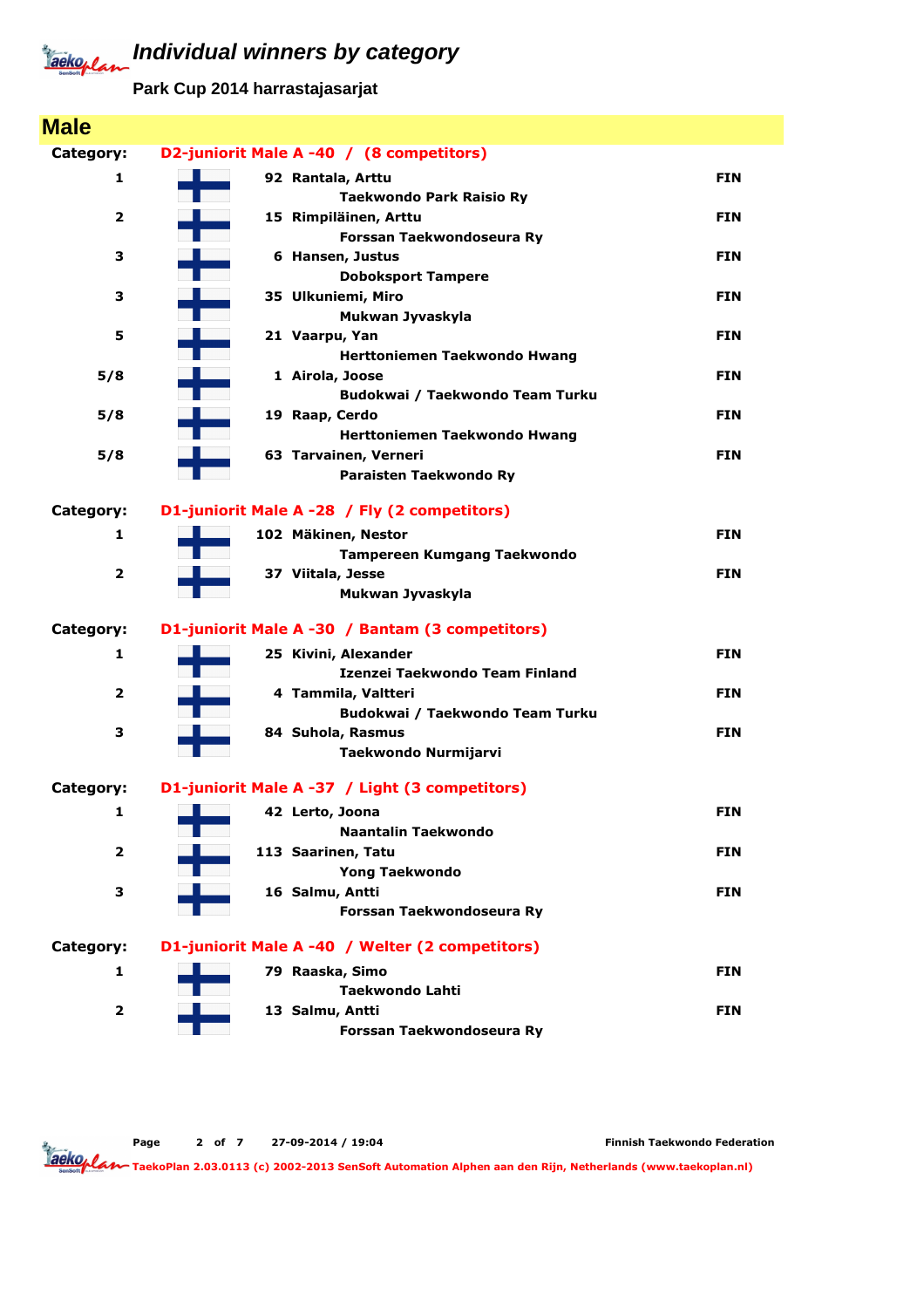**Park Cup 2014 harrastajasarjat**

| <b>Male</b>             |        |                                                  |                                     |
|-------------------------|--------|--------------------------------------------------|-------------------------------------|
| Category:               |        | D1-juniorit Male A -46 / Middle (4 competitors)  |                                     |
| 1                       |        | 95 Moullaev, Megii                               | <b>FIN</b>                          |
|                         |        | Taekwondourheilijat 2011                         |                                     |
| $\overline{\mathbf{2}}$ |        | 11 Syrjärinne, Oskari                            | <b>FIN</b>                          |
|                         |        | <b>Doboksport Tampere</b>                        |                                     |
| З                       |        | 97 Quinones, Eddie                               | <b>FIN</b>                          |
|                         |        | Taekwondourheilijat 2011                         |                                     |
| З                       |        | 10 Syrjärinne, Kasperi                           | <b>FIN</b>                          |
|                         |        | <b>Doboksport Tampere</b>                        |                                     |
| Category:               |        | C2-juniorit Male A -38 / Fin (3 competitors)     |                                     |
| 1                       |        | 36 Veckman, Aleksi                               | <b>FIN</b>                          |
|                         |        | Mukwan Jyvaskyla                                 |                                     |
| $\overline{\mathbf{2}}$ |        | 96 Saikko, Atte                                  | <b>FIN</b>                          |
|                         |        | Porvoon Taekwondoseura Ry                        |                                     |
| 3                       |        | 115 Tiukka, Saku                                 | <b>FIN</b>                          |
|                         |        | <b>Yong Taekwondo</b>                            |                                     |
| Category:               |        | C2-juniorit Male A -50 / Bantam (8 competitors)  |                                     |
| 1                       |        | 76 Salonen, Eemil                                | <b>FIN</b>                          |
|                         |        | Riihimäen Taekwondo Ry                           |                                     |
| $\overline{\mathbf{2}}$ |        | 90 Levänen, Aleksi                               | <b>FIN</b>                          |
|                         |        | <b>Taekwondo Park Raisio Ry</b>                  |                                     |
| 3                       |        | 8 Närhi, Roni                                    | <b>FIN</b>                          |
|                         |        | <b>Doboksport Tampere</b>                        |                                     |
| 3                       |        | 68 Peltonen, Tommi                               | <b>FIN</b>                          |
|                         |        | Porin Taekwondoseura Ry                          |                                     |
| 5                       |        | 100 Rajalin, Oliver                              | <b>FIN</b>                          |
|                         |        | Taekwondourheilijat 2011                         |                                     |
| 5/8                     |        | 73 Ahlqvist, Jere                                | <b>FIN</b>                          |
|                         |        | Riihimäen Taekwondo Ry<br>58 Mäntyniemi, Ossi    | <b>FIN</b>                          |
| 5/8                     |        | Paraisten Taekwondo Ry                           |                                     |
| 5/8                     |        | 80 Annonen, Arttu                                | <b>FIN</b>                          |
|                         |        | Taekwondo Nurmijarvi                             |                                     |
|                         |        |                                                  |                                     |
| Category:               |        | C2-juniorit Male A -56 / Feather (6 competitors) |                                     |
| 1                       |        | 107 Helander, Mikko                              | <b>FIN</b>                          |
|                         |        | <b>Yong Taekwondo</b>                            |                                     |
| $\overline{\mathbf{2}}$ |        | 116 Simpson, Hamish                              | <b>FIN</b>                          |
|                         |        | Paraisten Taekwondo Ry                           |                                     |
| З                       |        | 57 Lindholm, Kristoffer                          | <b>FIN</b>                          |
|                         |        | Paraisten Taekwondo Ry                           |                                     |
| З                       |        | 7 Larres, Kasper<br><b>Doboksport Tampere</b>    | <b>FIN</b>                          |
| 5                       |        | 61 Nygren, Matias                                | <b>FIN</b>                          |
|                         |        | Paraisten Taekwondo Ry                           |                                     |
| 5/8                     |        | 32 Blom, Leevi                                   | <b>FIN</b>                          |
|                         |        | Mukwan Jyvaskyla                                 |                                     |
|                         |        |                                                  |                                     |
| Page<br>aeko, l.        | 3 of 7 | 27-09-2014 / 19:04                               | <b>Finnish Taekwondo Federation</b> |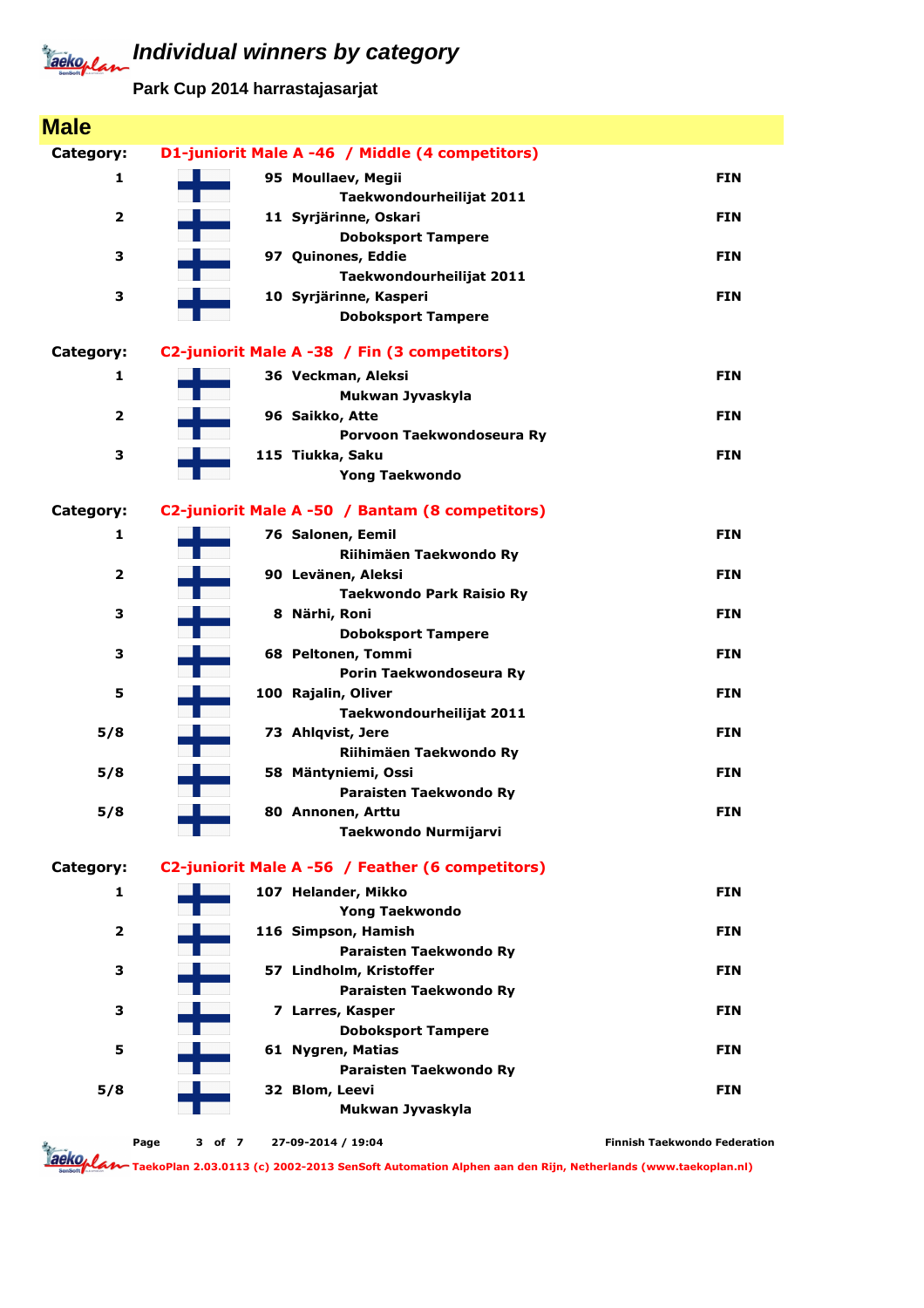**Park Cup 2014 harrastajasarjat**

| <b>Male</b>    |                                              |            |
|----------------|----------------------------------------------|------------|
| Category:      | B2-juniorit Male A -63 / (4 competitors)     |            |
| 1              | 94 Timonen, Joonas                           | <b>FIN</b> |
|                | <b>Taekwondo Park Raisio Ry</b>              |            |
| $\overline{2}$ | 93 Timonen, Niklas                           | <b>FIN</b> |
|                | Taekwondo Park Raisio Ry                     |            |
| 3              | 56 Karlsson, Sebastian                       | <b>FIN</b> |
|                | Paraisten Taekwondo Ry                       |            |
| 3              | 78 Kortelainen, Jukka                        | <b>FIN</b> |
|                | <b>Taekwondo Lahti</b>                       |            |
| Category:      | Harrastajat (H) Male A -68 / (3 competitors) |            |
| 1              | 50 Manninen, Timo                            | <b>FIN</b> |
|                | <b>Paimion Taekwondo Ry</b>                  |            |
| 2              | 27 Hietamäki, Nico                           | <b>FIN</b> |
|                | Lahden Taekwondo Hwang Ry                    |            |
| 3              | 77 Syrjä, Jani                               | <b>FIN</b> |
|                | Riihimäen Taekwondo Ry                       |            |
| Category:      | Seniorit (S30) Male A -80 / (4 competitors)  |            |
| 1              | 46 Aarnio, Marko                             | <b>FIN</b> |
|                | <b>Paimion Taekwondo Ry</b>                  |            |
| $\mathbf{z}$   | 31 Kanerva, Harri                            | <b>FIN</b> |
|                | <b>Malmin Taekwondo Ry</b>                   |            |
| 3              | 53 Aaltonen, Keimo                           | <b>FIN</b> |
|                | Paraisten Taekwondo Ry                       |            |
| 3              | 41 Kytö, Denis                               | <b>FIN</b> |
|                | Naantalin Taekwondo                          |            |
| Category:      | Seniorit (S30) Male A +80 / (5 competitors)  |            |
| 1              | 89 Koskela, Mikko                            | <b>FIN</b> |
|                | <b>Taekwondo Park Raisio Ry</b>              |            |
| $\mathbf{z}$   | 39 Friman, Karo                              | <b>FIN</b> |
|                | <b>Naantalin Taekwondo</b>                   |            |
| з              | 43 Mäkelä, Risto                             | <b>FIN</b> |
|                | <b>Naantalin Taekwondo</b>                   |            |
| 3              | 86 Aijala, Markus                            | <b>FIN</b> |
|                | Taekwondo Park Raisio Ry                     |            |
| 5/8            | 59 Nordling, Kimmo                           | <b>FIN</b> |
|                | Paraisten Taekwondo Ry                       |            |

Page 4 of 7 27-09-2014 / 19:04

Finnish Taekwondo Federation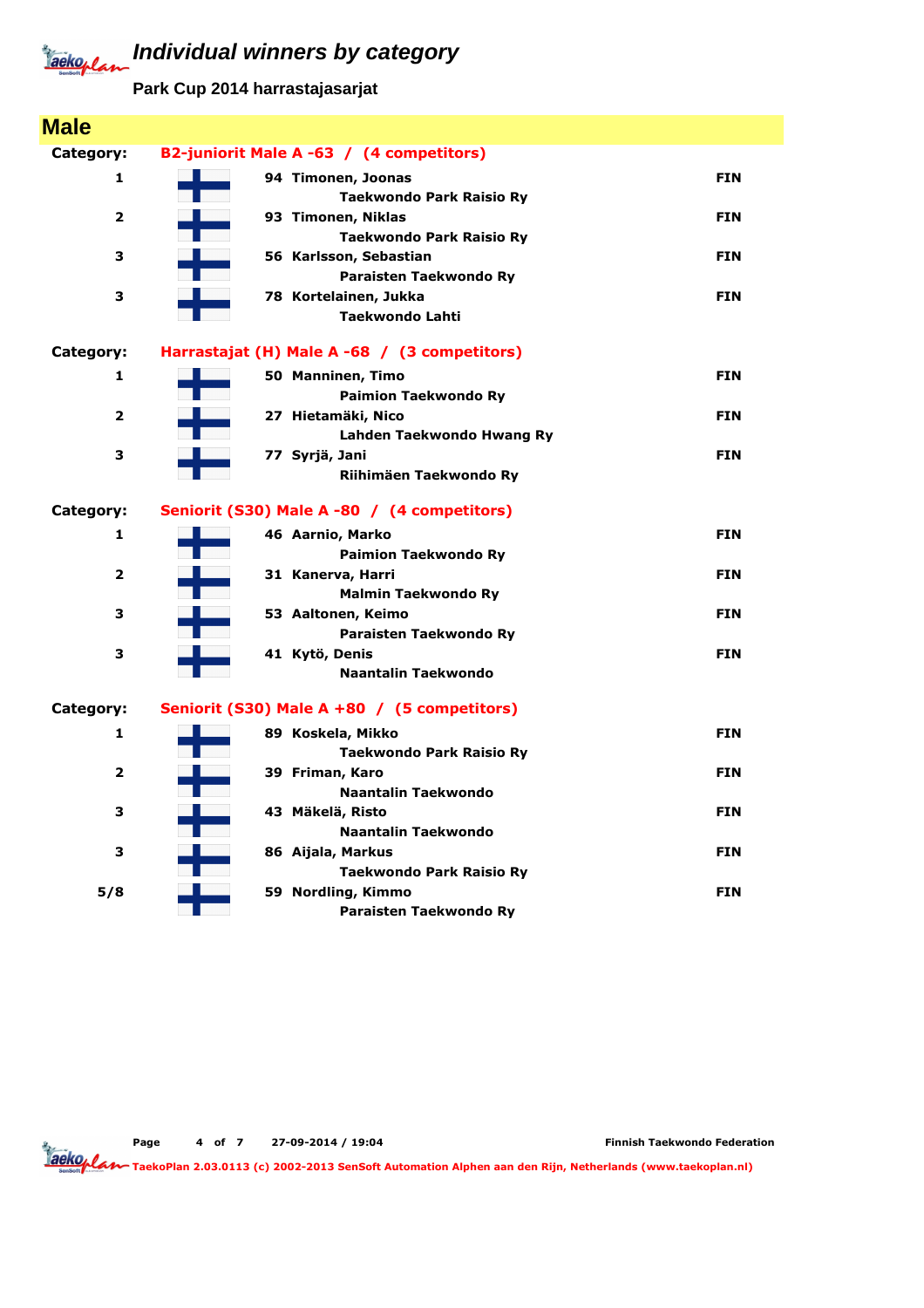**Park Cup 2014 harrastajasarjat**

| <b>Female</b>           |                                                   |                                     |
|-------------------------|---------------------------------------------------|-------------------------------------|
| Category:               | E1-juniorit Female A -26 / (2 competitors)        |                                     |
| 1                       | 20 Vaarpu, Giola                                  | <b>FIN</b>                          |
|                         | Herttoniemen Taekwondo Hwang                      |                                     |
| $\mathbf{z}$            | 91 Levänen, Ella                                  | <b>FIN</b>                          |
|                         | <b>Taekwondo Park Raisio Ry</b>                   |                                     |
| Category:               | E1-juniorit Female A -30 / (4 competitors)        |                                     |
| 1                       | 98 Quinones, Sara                                 | <b>FIN</b>                          |
|                         | Taekwondourheilijat 2011                          |                                     |
| $\overline{\mathbf{2}}$ | 49 Lehto, Sonja                                   | <b>FIN</b>                          |
|                         | <b>Paimion Taekwondo Ry</b>                       |                                     |
| 3                       | 30 Johansson, Emma                                | <b>FIN</b>                          |
|                         | Loviisan Taekwondo Ry                             |                                     |
| 3                       | 60 Nordling, Siiri                                | <b>FIN</b>                          |
|                         | Paraisten Taekwondo Ry                            |                                     |
| Category:               | D2-juniorit Female A -35 / (2 competitors)        |                                     |
| 1                       | 48 Kujala, Saara                                  | <b>FIN</b>                          |
|                         | <b>Paimion Taekwondo Ry</b>                       |                                     |
| $\overline{\mathbf{2}}$ | 109 Kosonen, Emma                                 | <b>FIN</b>                          |
|                         | <b>Yong Taekwondo</b>                             |                                     |
| Category:               | D2-juniorit Female A -45 / (3 competitors)        |                                     |
| 1                       | 110 Kosonen, Iida                                 | <b>FIN</b>                          |
|                         | <b>Yong Taekwondo</b>                             |                                     |
| $\mathbf{z}$            | 111 Leino, Emmi-Sofia                             | <b>FIN</b>                          |
|                         | <b>Yong Taekwondo</b>                             |                                     |
| 3                       | 45 Aarnio, Jenny                                  | <b>FIN</b>                          |
|                         | <b>Paimion Taekwondo Ry</b>                       |                                     |
| Category:               | D1-juniorit Female A -30 / Bantam (3 competitors) |                                     |
| 1                       | 85 Suorela, Iisa                                  | <b>FIN</b>                          |
|                         | Taekwondo Nurmijarvi                              |                                     |
| 2                       | 99 Quinones, Sara                                 | <b>FIN</b>                          |
|                         | Taekwondourheilijat 2011                          |                                     |
| 3                       | 3 Sassa, Minttu                                   | <b>FIN</b>                          |
|                         | Budokwai / Taekwondo Team Turku                   |                                     |
| Category:               | D1-juniorit Female A -40 / Welter (5 competitors) |                                     |
| 1                       | 34 Khazari, Selma                                 | <b>FIN</b>                          |
|                         | Mukwan Jyvaskyla                                  |                                     |
| $\mathbf{z}$            | 9 Saarinen, Jenni                                 | <b>FIN</b>                          |
|                         | <b>Doboksport Tampere</b>                         |                                     |
| 3                       | 81 Holopainen, Tuikku                             | <b>FIN</b>                          |
|                         | Taekwondo Nurmijarvi                              |                                     |
| 3                       | 83 Nieminen, Vilma                                | <b>FIN</b>                          |
|                         | Taekwondo Nurmijarvi                              |                                     |
| 5                       | 106 Hanhinen, Meri<br><b>Yong Taekwondo</b>       | <b>FIN</b>                          |
|                         |                                                   |                                     |
| <b>Taeko, P</b>         | Page<br>5 of 7<br>27-09-2014 / 19:04              | <b>Finnish Taekwondo Federation</b> |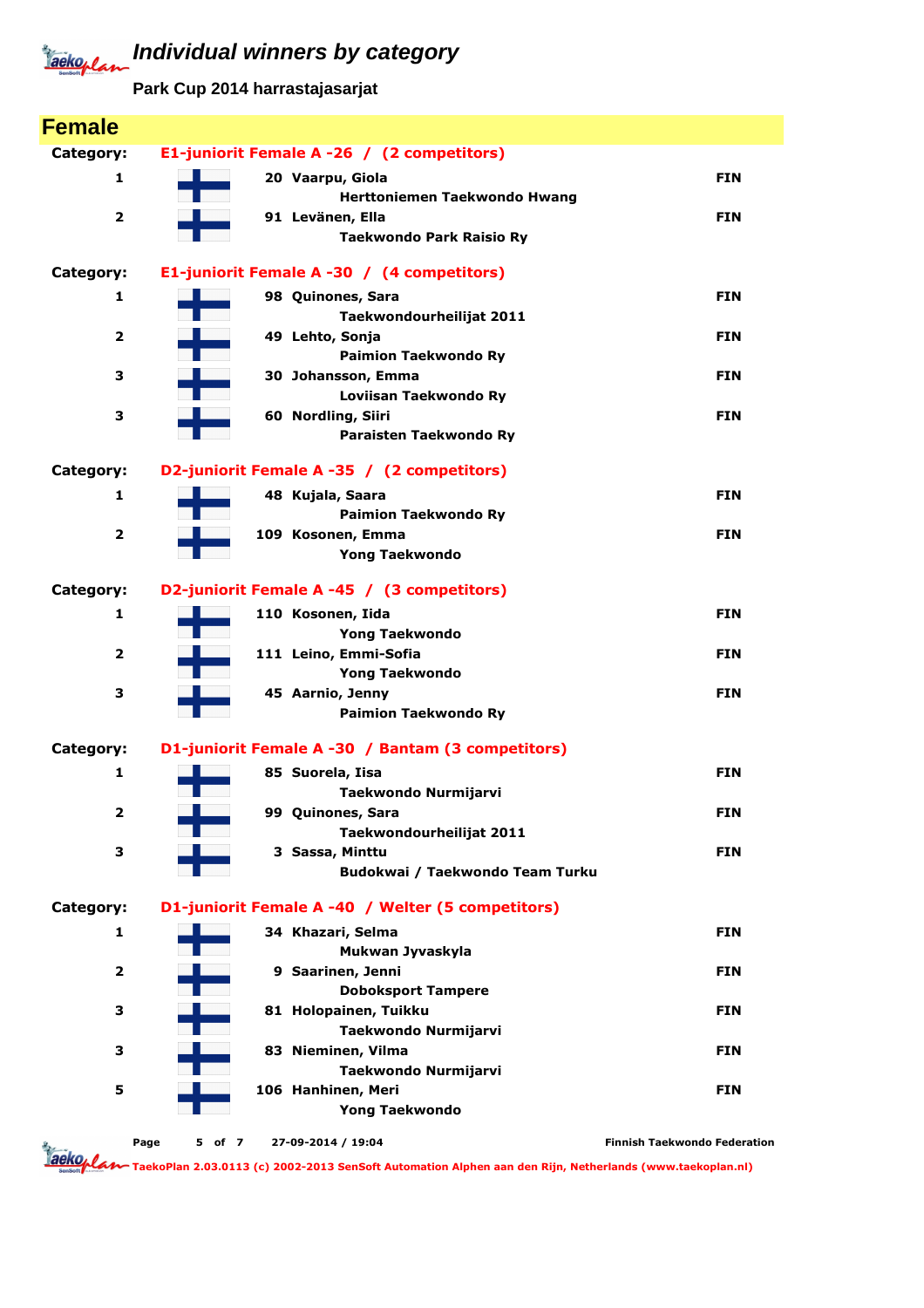**Park Cup 2014 harrastajasarjat**

| <b>Female</b>           |                                                   |            |
|-------------------------|---------------------------------------------------|------------|
| Category:               | C2-juniorit Female A -42 / Fly (4 competitors)    |            |
| 1                       | 108 Jussila, Marjut                               | <b>FIN</b> |
|                         | <b>Yong Taekwondo</b>                             |            |
| $\overline{\mathbf{2}}$ | 114 Sainio, Sofia                                 | <b>FIN</b> |
|                         | <b>Yong Taekwondo</b>                             |            |
| 3                       | 26 Sepponen, Noora                                | <b>FIN</b> |
|                         | Izenzei Taekwondo Team Finland                    |            |
| 3                       | 44 Raitokivi, Lotta                               | <b>FIN</b> |
|                         | Naantalin Taekwondo                               |            |
| Category:               | C2-juniorit Female A -48 / Bantam (3 competitors) |            |
| 1                       | 52 Vuori, Kia                                     | <b>FIN</b> |
|                         | <b>Paimion Taekwondo Ry</b>                       |            |
| $\overline{\mathbf{2}}$ | 71 Liang, Elli                                    | <b>FIN</b> |
|                         | Rauman Taekwondo Ry                               |            |
| 3                       | 24 Boughrara, Chaimaa                             | <b>FIN</b> |
|                         | <b>Hnmky Taekwondo</b>                            |            |
| Category:               | C2-juniorit Female A -58 / Light (5 competitors)  |            |
| 1                       | 28 Eriksson, Sara                                 | <b>FIN</b> |
|                         | Loviisan Taekwondo Ry                             |            |
| $\overline{\mathbf{2}}$ | 29 Fredriksson, Sarah                             | <b>FIN</b> |
|                         | Loviisan Taekwondo Ry                             |            |
| 3                       | 54 Fagerholm, Jenny                               | <b>FIN</b> |
|                         | Paraisten Taekwondo Ry                            |            |
| 3                       | 62 Stalfors, Daniela                              | FIN        |
|                         | Paraisten Taekwondo Ry                            |            |
| 5/8                     | 104 Iivarinen, Jessica                            | <b>FIN</b> |
|                         | Vihdin Taekwondoseura Ry                          |            |
| Category:               | C2-juniorit Female A +58 / Welter (3 competitors) |            |
| 1                       | 74 Ankeriasniemi, Ruusu                           | <b>FIN</b> |
|                         | Riihimäen Taekwondo Ry                            |            |
| $\overline{\mathbf{2}}$ | 101 Repokari, Ida                                 | <b>FIN</b> |
|                         | Taekwondourheilijat 2011                          |            |
| 3                       | 66 Laitinen, Salla-Maria                          | <b>FIN</b> |
|                         | Porin Taekwondoseura Ry                           |            |
| Category:               | B2-juniorit Female A -63 / (2 competitors)        |            |
| 1                       | 51 Manninen, Jasmin                               | <b>FIN</b> |
|                         | <b>Paimion Taekwondo Ry</b>                       |            |
| $\overline{\mathbf{2}}$ | 88 Koskela, Fanny                                 | <b>FIN</b> |
|                         | <b>Taekwondo Park Raisio Ry</b>                   |            |

Page 6 of 7 27-09-2014 / 19:04

Finnish Taekwondo Federation